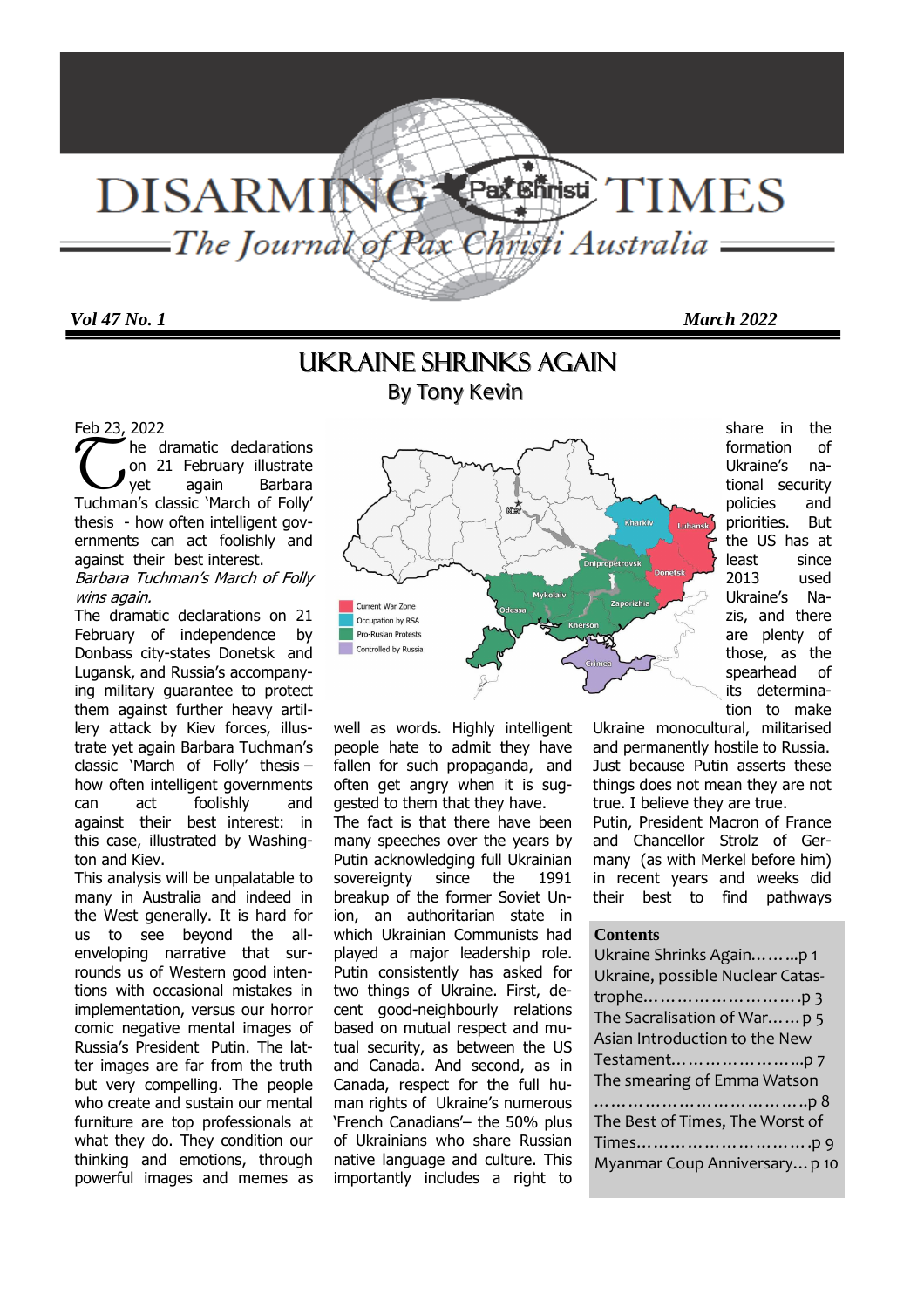# *DISARMING TIMES*

A quarterly journal of Pax Christi Australia. It aims to provide members and interested peacemakers with peace news and views both local and international. We endeavour in each edition to reflect the three-fold emphasis of Pax Christi which engages members in study, Nonviolent action and prayer for peace, justice, human rights, development and inter-faith and intercivilisation dialogue.

## *PAX CHRISTI AUSTRALIA*

*is an Australia-wide Christian Peace Movement, affiliated with Pax Christi International. Human rights, justice and integrity of creation are central to its work. We take a stand against militarism, nuclear weapons and the arms race. As an ecumenical Christian movement Pax Christi fosters the spiritual and scriptural dimensions of peace-making.*  **www.paxchristi.org.au** 

Disarming Times is compiled by Harry Kerr, with the help of Pax Christi members throughout Australia

#### **Pax Christi Victoria**

**INFORMATION ABOUT JOINING PAX**  03 9379 3889 **CHRISTI**  13 P.O.Box 31,CARLTON SOUTH, Vic 3053 Tel: 03 9077 6464 email: ahmkerr@hotmail.com

# **Pax Christi New South Wales**

P.O. Box A 681 Sydney Sth 1235, Tel: 02 9550 3845 or 0411 450 953 • Fax: 02 9519 8471<br>
email: mscjust @smartchat.net.au Fax: 02 9519 8471

> **Pax Christi Queensland** PO Box 305 Carina QLD 4152 Tel: 0415 461 620 email: pancrasjordan@gmail.com

Unsourced material in *Disarming Times* may be copied with due acknowledgement. A copy of the publication would be appreciated. Not all views expressed in this journal are equally shared by Pax Christi Australia.

*Disarning Times* is printed by **Minuteman Press Abbotsford,** 424 Johnston Street Abbotsford, 3067 abbotsford@minutemanpress.com.au, phone 03 9415 6618

through the growing confrontation, but in the end they could not halt the determination of Washington and Kiev foolishly to provoke the Russian bear. Over months, Putin had warned the West to step backwards from the militarisation of Ukraine, and to work with Russia towards a wider European settlement, reversing NATO's dangerous expansion towards Russia's borders since 1996.(see my two recent essays on Russian settlement proposals.)

As usual, the West cherry-picked, they prevaricated, and–the biggest Western blunder of all- Washington's Biden supplied powerful citydestroying heavy weapons to the ill-disciplined and Nazi-infected Ukrainian army. The temptation to start using them was irresistible.

We saw from 17 Feb onwards a determined, very threatening, but foolish attempt by Kiev's armed forces along the line of contact, including the notorious Azov Battalion, to advance into and occupy Donbass even under the noses of the 130,000 Russian troops waiting for orders in nearby Russia. The Ukrainian government of President Zelensky and his American advisers like Victoria Nuland had convinced themselves that Putin would not now dare to invade Ukraine after all the Western warnings of wider retribution. How wrong they were : right that he would not try to occupy Kiev, but wrong that he would let Donbass fall, creating unacceptable high risks of brutal ethnic cleansing of up to 4 million Russian Ukrainians forced to flee Donbass into Russia. And what a political humiliation this would have been for Putin.

By 18 Feb it was already clear from Organisation for Security and Cooperation in Europe reporting that a sharp escalation in Kiev's shelling of Donbass was taking place. Donetsk suburbs were being shelled. A Ukrainian special forces commando raid into neighbouring Rostov province in Russia was discovered and neutralised. The Donbass leaders wisely ordered evacuations, not to leave civilian hostages in place in cities at imminent risk of carpetbombing, if they did not surrender. Aleppo was the stark example of what could have happened.

Now Russia has given the green light to Donbass independence, protected by Russian military might, as was the case in Crimea. It cannot have been an easy decision for Putin and his National, Security Council, urged on by the Duma as they were to do something. Donbass does not have the many strategic and economic attractions and assets of Crimea. Reconstruction will be huge and expensive and the diplomatic costs to Russia very high.

But Putin had no alternative: in the end, he had to defend Russians at grave risk abroad, with real threats to their lives as reported by OSCE and Russian intelligence. The Minsk Accords are now dead. These steps already seem irreversible. Sooner or later these temporarily independent statelets will merge into Russia. The irony is that France and Germany the guarantor powers had for years since 2015 been urging Kiev to accept the federal solutions proposed by the Minsk Accords. But then, Kiev nationalists, quietly backed by NATO, had reneged on Minsk, confident that in the end they could achieve the unitary Ukraine they wanted by letting the Minsk Accords be forgotten. Now, ironically, Kiev pleads in the UNSC for a return to the Minsk accords. But this train has already left the station.

There will be downside consequences for both East and West. There will be immediate major losses of French and German sovereignty. They will be sucked back into US alliance hegemony. There will be immediate setbacks to Russia -France and Russia -Germany possibilities for detente. These two major states now will be, albeit reluctantly, more firmly locked into US-led NATO military operations. It is hard to see the Nordstream pipeline opening now, which will be a great economic and humanitarian loss to Europe. There will be greater sanctions intensity, hurting both sides economically, and a huge setback to detente generally. The new Cold War will be more firmly lodged in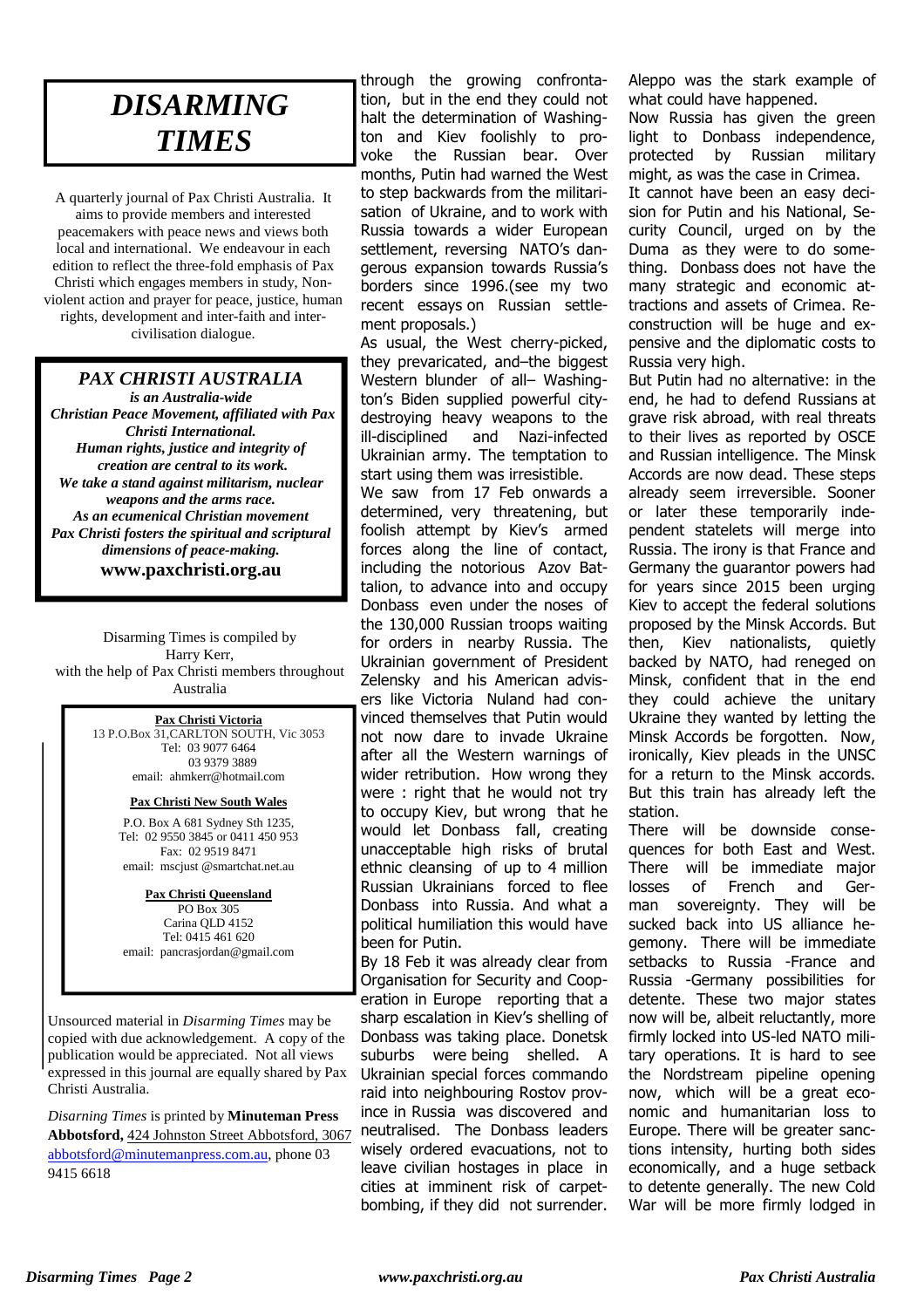in place.

Will Russia advance further into Ukraine? I would predict almost certainly not, though we will hear Western propaganda for weeks that Russia will do so. The present line of contact will become the frontier, as it has de facto been the frontier since 2015 after Poroshenko's failed attempt to overwhelm Donbass.

How will China and the nonaligned world react? These are the most important questions now. Will they see through this latest Anglo-American false narrative of unprovoked Russian aggression, or will they be fooled yet again by the information warriors ? I would like to think the former, but I fear the sedulous power of the Western false narrative. I believe that China, and more quietly India, will stand by Russia. Others– we shall see.

It did not have to be this lose-lose outcome. A Canadian solution was possible, if there had been a modicum of goodwill from Kiev: a federal Ukrainian state with real sovereignty rights for Russian Ukrainians, including importantly a real say in Ukraine foreign policy choices.

Putin was desperate for this outcome and he waited as long as he could. But Washington and Kiev wanted confrontation and permanent East-West hostility, whipped up by Victoria Nuland and her ilk. They now have this. Ukraine will remain poor, depopulated, illiberal and militarised. It is a tragedy, but the threatened genocide and ethnic cleansing of Donbass Russians would have been intolerable for the majority of Russians, as it was personally, for an obviously angry and distressed Putin. This outcome will bring him and his key advisers no great joy, but it was the right decision to take.

Tony Kevin is a former Australian ambassador to Poland and Cambodia, and an emeritus fellow at Australian National University. The author of Return to Moscow (2017), he is independently visiting Russia in February 2022.

This article first appeared in "Pearls and Irritations."

# The Ukraine crisis could trigger a nuclear catastrophe

**Tilman Ruff** 

 $\bigoplus$ ruption of armed conflict in Ukraine risks involving not only Ukraine and Russia (and Crimea and parts of eastern Ukraine it has occupied), but neighbouring countries where Russian forces are stationed. (Image: Ministry of Defence of Ukraine)

There are two potential nuclear dimensions to a war in Ukraine, which could create a massive humanitarian disaster and have profound global implications.

In the first week of February, US officials estimated that if war using conventional weapons broke out, 25,000 to 50,000 civilians could die in Ukraine, along with 5,000 to 25,000 Ukrainian and 3,000 to 10,000 Russian soldiers, and that between 1 and 5 million people would flee their homes and become refugees.

The toll could be much greater, especially if the conflict spread to neighbouring countries and NATO forces became embroiled. As Max Fisher wrote in the New York Times on 15 Feb: "threats and bluffs work best when they are backed up by action, increasing the risk of a war that neither side may truly want", and "the more both sides try to make their threats credible, for example by relocating troops, the more they heighten the risk of a miscalculation that could careen out of control. He quotes Columbia University international relations scholar Dr.



Keren Yarhi-Milo: "Every day that we're not resolving it, we are increasing the percentage chance that something will go wrong".

Conventional wars can be horrific enough. There must scarcely be a family in Russia or Ukraine without a relative among the close to 14 million Russians or 7 million Ukrainians who died during World War II, and Ukraine has been scarred by repeated invasions from both east and west. Modern weapons have greater destructiveness, range, accuracy while military spending has continued to increase to record levels even through the COVID-19 pandemic, to a staggering USD 1981 billion in 2020. NATO members account for 56%, the US alone for 39%, and Russia for 3.1% of the global total.

 Eruption of armed conflict in Ukraine risks involving not only Ukraine and Russia (and Crimea and parts of eastern Ukraine it has occupied), but neighbouring countries where Russian forces are stationed – Belarus and Modova, and many of NATO's 30 members in Europe and across the Atlantic, notably the US, with forces stationed in many other NATO countries.

 However a war in Ukraine could have two potentially devastating nuclear dimensions.

### **Nuclear power plants as potential 'dirty' bombs**

 Nuclear power plants are huge potential pre-positioned radiological weapons.

Ukraine, site of the world's worst ever civilian nuclear disaster in Chernobyl, has 15 operating nuclear power reactors in 4 nuclear plants in different parts of the country. The largest is Zaporozhye, in Enerhodar in the southeast of the country. It lies on the east (towards Russia) side of the Dniepr River, 330km west of the city of Donetsk and 200 km from the border of the Donetsk region, part of which has been taken over by Russian/Russian-backed forces. The site has 6 nuclear reactors of 950 Mw each, producing about a quarter of Ukraine's electricity. It is the second largest nuclear power plant in Europe and one of the 10 largest in the world.

Like most nuclear power plants, highly radioactive and hot used reactor fuel is onsite in cooling ponds, as the fuel needs to be actively cooled for several years, before being put in dry assemblies, which are also on site. As reactor fuel becomes more radioactive the longer it is inside a reactor, cooling ponds often contain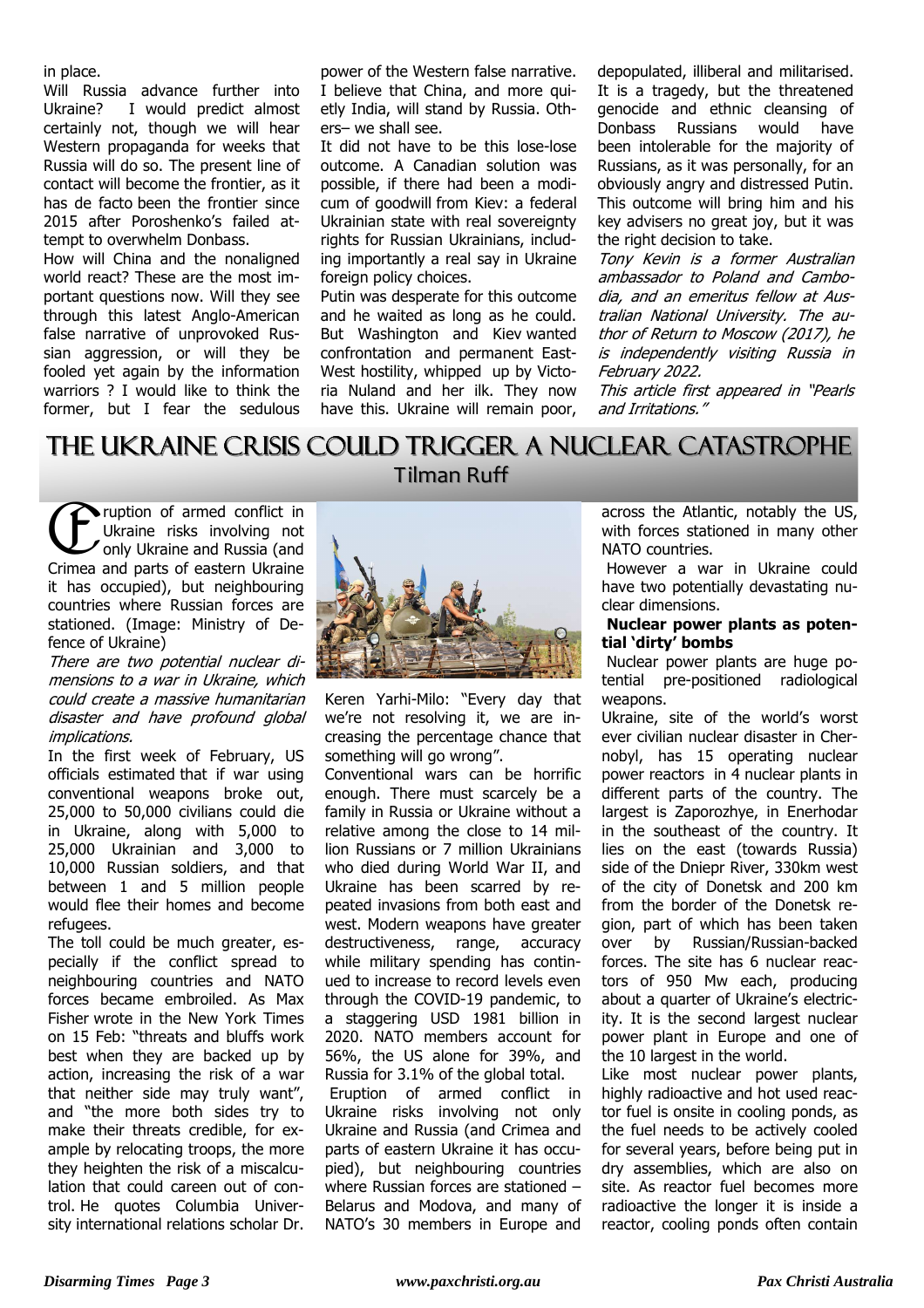more radioactivity in the spent fuel than the reactors themselves do, but are housed in simple buildings without the multiple engineered layers of containment reactors typically have. As we saw in the Fukushima nuclear disaster, reactor meltdowns and explosions releasing vast amounts of radioactivity do not require a high level military assault breaching reactor cores. They can happen simply from disruption to the constant power and circulating water system required to keep reactors and spent fuels pools cool. At the Fukushima Daiichi site at the time of the disaster, 70% of all the radioactivity on site was in the spent fuel pools.

Nobel laureate physicist Prof Joseph Rotblat described in his landmark 1981 study "Nuclear Radiation in Warfare" that precisionguided bombardment or a commando raid with conventional weapons could rupture a reactor's containment and pressure vessel, but that very serious radiological consequences could ensue even without rupture of the pressure vessel if the reactor cooling system were put out of action. He stated that: "In a pressurized water reactor [all Ukraine's operating power reactors are of this type] the meltdown of the core could occur within less than one minute after the loss of coolant".

War in Ukraine could turn nuclear if any of its nuclear power reactors and/or spent reactor fuel cooling ponds were damaged sufficiently to cause loss of coolant meltdown and/or explosion. The Russianmade Buk missile which brought down Malaysian Airlines flight MH17 in eastern Ukraine in 2014, killing all 298 people on board, appears to have been launched by Russian-backed separatists

A nuclear power plant may be an attractive high-impact target, including for proxy groups who may not be under direct military control but have access to high level weaponry.

Russia is one of the growing number of states actively engaged in cyberwarfare. Nuclear power plants and other nuclear facilities have repeatedly been targets of cyberattack, including infamously the **Stuxnet** computer virus targetted by Israel and the US to disrupt Iran's uranium enrichment centrifuges in 2009.

Rotblat also described how the radioactive fallout from a damaged reactor, and even more so from an explosion in a spent fuel pool, could release more and longerlived radioactivity than detonation of a nuclear bomb.

Thus nuclear power plants are effectively huge pre-positioned potential radiological weapons.

## **War turning nuclear**

If fighting erupted in Ukraine, it would almost certainly begin with conventional weapons. Many of these have sufficient accuracy, range and destructiveness to put targets that are of high military value to Ukraine, Russia and NATO members at risk, even far from any frontline – like military and air bases; intelligence, command and logistical centres. Both Russian and NATO/US military doctrines allow first use of nuclear weapons in situations where the prospect of military defeat looms.

Russia has 1600 deployed strategic nuclear weapons, and 1912 tactical nuclear weapons. Most of the delivery systems for the latter can carry either conventional or nuclear warheads, increasing the risk of worst-case thinking and precipitous and over reaction on the other side, and the danger of the threshold to nuclear escalation being crossed.

The US has 1650 deployed strategic nuclear weapons, and 100 B-61 nuclear bombs deployed to bases

in Belgium, Germany, Italy, Netherlands and Turkey for delivery by aircraft of those nations. In addition, France has 280 deployed nuclear weapons, and the UK 120 deployed nuclear weapons.

If the threshold of use of nuclear weapons is crossed, those who have managed nuclear weapons and nuclear war plans tell us the risks or rapid and large-scale escalation are very high. The current Ukraine crisis involves not only complicated history, politics and personalities, but hundreds of senior officials; many thousands of civilian and military officials and advisors; multiple enormous complex and dispersed command, control and communications systems; a web of often unconnected communications across many time zones and languages; and through Russia and NATO involves the 4 nations that possess all the world's 3750 currently deployed nuclear weapons including all the 2000 nuclear weapons on high alert ready to be launched on short notice (counted in minutes).

There is a lot that can go wrong. Diplomacy to remove the danger of nuclear escalation is desperately urgent and needs to progress to negotiations among all nuclear armed states to eliminate their nuclear arsenals under strict verification and timelines. Otherwise it will be a matter of time before our luck finally runs out.

Tilman Ruff AO is Co-President of International Physicians for the Prevention of Nuclear War; and cofounder and founding international and Australian Chair of the International Campaign to Abolish Nuclear Weapons (ICAN),

This article first appeared in "Pearls and Irritations."

'The fundamental sin is exploitation, whether it be expressed in the domination of male over female, white over black, rich over poor, strong over weak, armed military over unarmed civilians, human beings over nature. These analogously abusive patterns interlock because they reset on the same base: a structure where an elite insists on its superiority and claims the right to exercise dominative power over all others considered subordinate, for its own benefit. … What is being looked for is not simply the solution to one problem, but an entire shift of world view away from patterns of dominance toward mutually enhancing relationships.' Elizabeth Johnson CSJ. **She Who Is**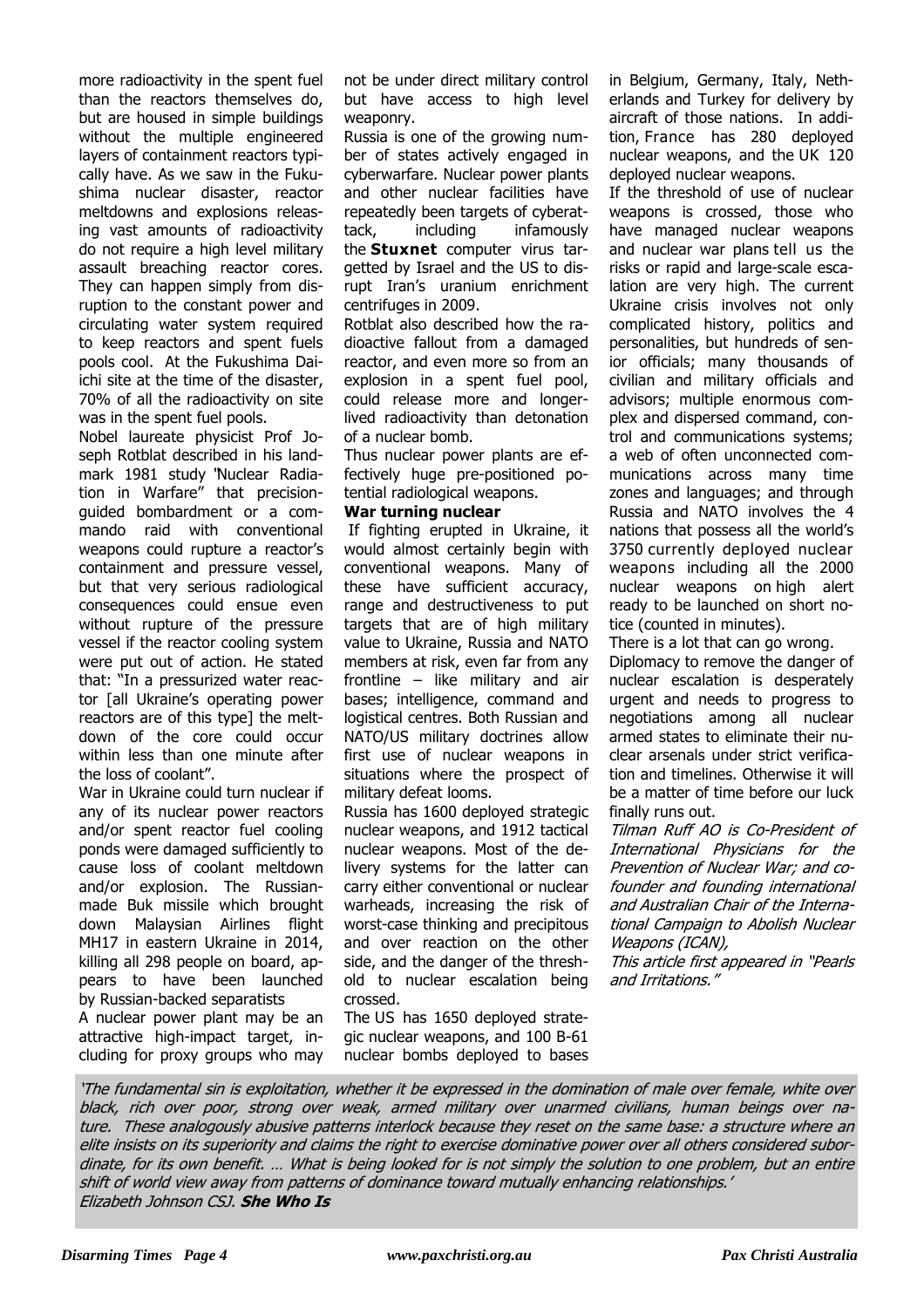# The Sacralisation of War, American-Style Kelly Denton Borhaug

L **ately, random verses from** the Bible have been popping into my mind unbidden, like St. Paul's famous line from Galatians, "A person reaps what they sow." The words sprang into my consciousness when I

learned of the death of the 95-yearold Vietnamese Buddhist monk and peace activist **Thich Nat Hanh**, who helped encourage Martin Luther King to declare his opposition to the Vietnam War so long ago.

For decades, I've been moved by Hanh's witness and his writings, which shined such a light on the destructive consequences of our country's militarism. As he said, "To prepare for war, to give millions of men and women the opportunity to practice killing day and night in their hearts, is to plant millions of seeds of violence, anger, frustration, and fear that will be passed on for generations to come."

We reap what we sow. It seems so obvious, but in these endless years of U.S. war-making across the globe, this simple truth seems to have escaped most Americans.

Why? It's not as if no one's noticed that the U.S. has, in so many ways, become a more violent society. Many public intellectuals (progressives and conservatives, too) are wringing their hands regarding the dangerous uptick in social violence of all sorts in this country, including voluminous gun purchases, distrust and anger, racism, xenophobia, misogyny, rising deaths from avoidable causes like refusing to be vaccinated —and the list only goes on.

But a thinker like Thich Nhat Hanh stands out from the rest. His insights differed from the norm because he saw so clearly how the seeds of violence in war-culture sprout into a kind of invasive kudzu vine capable of spreading across every aspect of life, while crushing, asphyxiating, and killing so much along the way.

### **War-Culture as an Invasive, Destructive Vine**

I wonder why the media haven't more thoroughly investigated the



psychology that enables our congressional representatives almost unanimously to approve outlandish, ever larger military budgets, no matter how poorly the U.S. military may be doing in the world. The violent infrastructure of this nation is like a noxious vine with destructive results for us all, but few connect this to other rising forms of violence in the U.S. For instance, our leaders couldn't find it in their hearts to approve an extension of the child tax credit, even though it played a role in lifting 4.6 million children out of poverty. One study even showed how such cash stipends and tax credits, when provided to poor mothers with babies in the first year of life, resulted in changed brain activity in their children and improved cognitive development.

But West Virginia Democratic Senator Joe Manchin (along with all the Senate Republicans) refused to support continuing that program, while, like almost every one of those Republicans and most of his Democratic colleagues, he had no problem whatsoever approving an astronomical defence budget, even in the wake of the Afghan withdrawal. Parents, he insisted, should have to work to receive any assistance for their children, but the military doesn't have to work for that \$738 million to be approved. There's no requirement for a financial accounting or any demand for evidence that the U.S. military solves "national security" problems of any sort.

While at least \$6 trillion were spent on this country's post-9/11 wars, crucial issues like climate change and medical care for the elderly and the rest of us are treated with a bakesale mentality by our lawmakers, with precious little questioning of that reality. Are our leaders afraid of

the weapons-making titans of the military-industrial complex (of which they are increasingly a part)? Do they really believe that this is the way to build a more secure world? The 3.7 million children whose families just fell back into poverty as

a result of the heartless erasure of the Child Tax Credit are only less safe as they fall asleep tonight. What about our nation's responsibility to them?

And here's another all-too-relevant question: Why don't the rest of us step up to make it stop? Where has the anti-war movement and a movement against that military-industrialcongressional complex been all these years? So many of us are easily distracted, pay too little attention, and focus on our private business, while passing on the seeds of violence, anger, frustration, and fear to each new generation.

Worse yet, in our culture, the military budget is widely viewed as a social, even global good, though both Thich Nhat Hanh and Martin Luther King would have considered this a lie of the first order. The hum of the continuing violence embedded in and eternally reinforced by this country's war-making structure is so constant that most of us don't even notice or question it. The structural violence of a nation that puts more money into its military than the next 11 military spenders combined is intolerable, especially because it's guaranteed to undermine democracy and public health here and in the wider world. It shouldn't surprise us that people outside the United States now see us as one of the "main threats to world peace."

## **Malignant Normality: Serving the "Pentagod"**

What makes such widespread obliviousness to, apathy about and denial of our addiction to violence so invisible to so many of us? Here, I have to point to one of the moral touchstones in my own life: Jon Sobrino, a priest, writer, and activist who survived the massacre of eight other Jesuit priests and women domestic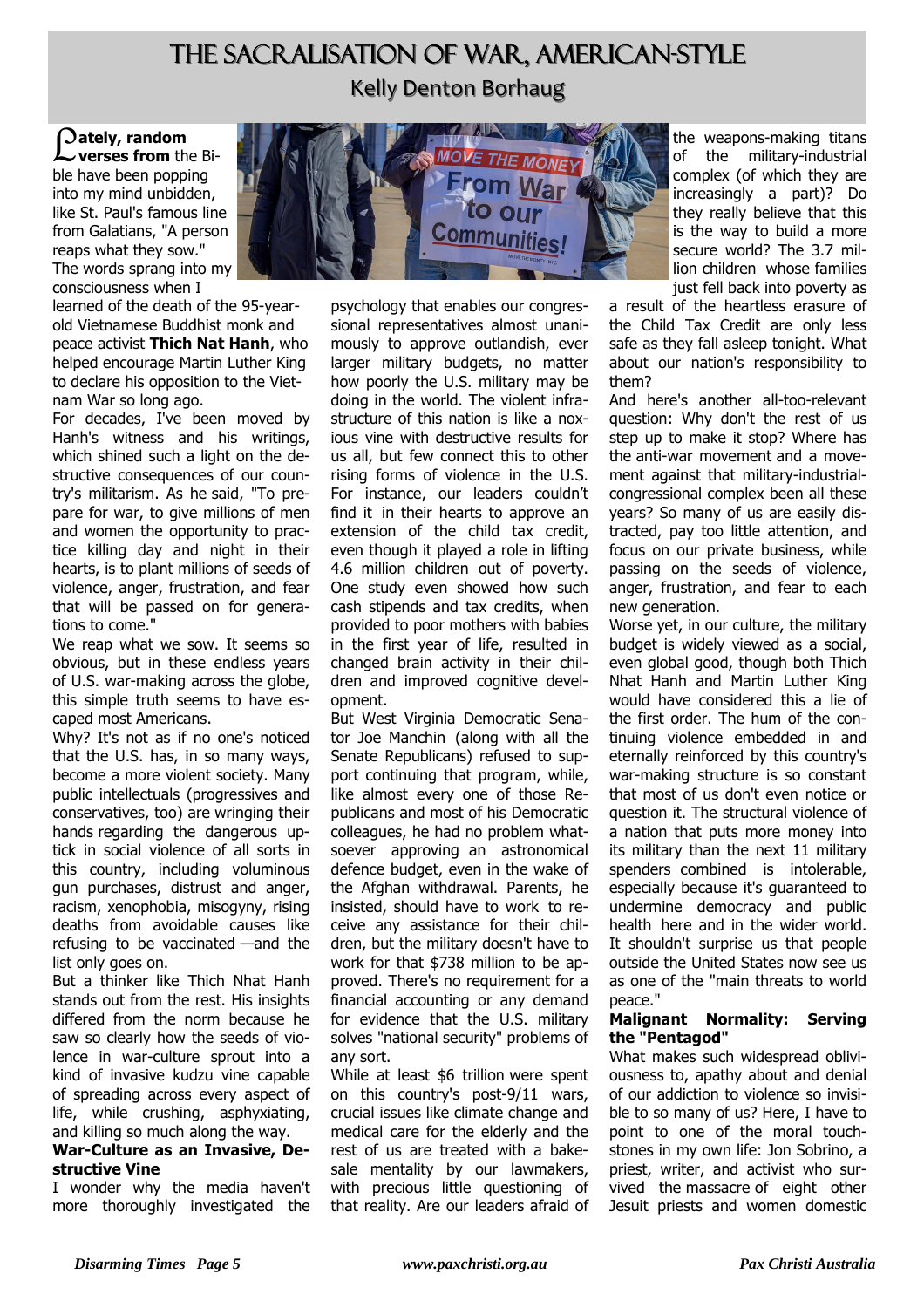workers at the José Simeón Cañas Central American University on the outskirts of El Salvador's capital in 1989. His housemates and colleagues were murdered in cold blood by the Salvadoran Army (backed at the time by Washington) because the priests were calling for social justice, ministering to people caught in war zones, and encouraging those who were too afraid to speak up. Sobrino himself escaped death only because he happened to be out of the country, lecturing, when the slaughter took place.

His spiritual starting point is one I try to adopt in every project I undertake. The first step, he insists, is always to demonstrate "honesty toward reality." Now, Sobrino may be a theologian, but his approach applies to us all. We simply can't assume honesty in this dishonest world. We must work for it. And Sobrino takes this further, because his own life experience taught him that being truly honest about our world is difficult indeed, given that violence and injustice are so often "concealed."

This is where I find his insights so compelling. Being honest about our all-American reality is challenging indeed since the destructive seeds of violence slip so easily and comfortably under the surface of things. This not only makes it difficult to see them clearly, but also much harder to hold accountable those who mischaracterize such incipient, wellfunded violence as good, not evil. Social psychologist Robert Jay Lifton described this as "malignant normal-

ity," the imposition of destructive or violent behaviour on Americans as a built-in part of everyday life. Lifton studied the practices of Communist Chinese "thought reform" (once known here as "brainwashing") and the work of doctors in the Nazi regime to try to understand how people turn away from reality and get caught up in worlds of dishonesty that sow the seeds of harm and destruction.

In this context, I continue to listen to the voices of military service members and veterans who have opened themselves to the uncomfortable truths about how this country is now reaping what its warculture has sown globally. They have experienced its lethal growth, destruction, and death all too personally. They know in a way the rest of us often don't what it means to be acculturated to "malignant normality." Take, for example, retired Air Force Lieutenant Colonel William Astore who recently wrotea piece for TomDispatch about "the Pentagod" he so faithfully served for 20 years. Stationed in "a cathedral of military power," a more or less literal "temple of doom" under tons of granite in Cheyenne mountain, Colorado, he ministered, he wrote, to the "jealous and wrathful god" of the nuclear-industrial complex.

Eventually, however, he lost his faith in the American god of war, who "always wanted more." The bottomless craving of today's Pentagod is behind more than just the soaring military budget. Remember that, among the latest insanities of that complex, are plans to "modernize" this country's vast nuclear arsenal at a cost, over the next three decades, of near y\$2 trillion . That includes Northrup Grumman's \$264 billion "potential lifecycle" price tag on a new set of land-based nuclear missiles that will be siloed in heartland states like Wyoming and North Dakota. And we call this "good"?

Last December, I was privileged to hear veterans from the Moral Injury Programme at Philadelphia's Corporal Michael J. Crescenz VA Medical Centre testify publicly at a "healing ceremony" about their own encounters with the god of war, the malignant normality of this country's warculture, and the seeds of violence it sowed so deeply and painfully in their own lives. One of them was Matthew Abbadusky, who shared a public letter he wrote explaining why he resigned his commission as an Army National Guard chaplain. Its telling first sentence was: "Honesty is the beginning of spiritual life."

Like Astore, he was no longer willing to serve the U.S. god of war. "I cannot, in good conscience, lend religious and ethical support to a military institution that primarily benefits an economy of corporate, expansionist greed and inconspicuous lust for destruction," he wrote. His

experiences as an infantryman in the 10th Mountain Division, including a 15-month deployment to Iraq and later his work as a military chaplain stateside, "enabled me to arrive at this waypoint on my journey."

He spoke with passion about "the lifelong visible and invisible wounds" borne by so many of his compatriots in the armed forces:

The morally confounding circumstances a soldier faces on the battlefield are a manifestation of political and corporate moral bankruptcy. The plight they face often places their lives into extreme danger and requires them to make unfathomable decisions, wreaking destruction without, and confusion and chaos within.

## **Digging Out**

To dig ourselves out of the dishonesty, complacency, apathy, and lies of American war-culture, we're going to need greater honesty about the way Christianity has been weaponised and manipulated to support our society's malignant normality. It's time, for instance, call out the dishonesty of using certain verses from the New Testament to sacralise war.

For example, not just chaplains and religious leaders but military commanders, military families, and everyday citizens regularly valourise what soldiers do by referring to the Gospel of John: "Greater love has no one than this, that someone lay down his life for his friends."

It is indeed a beautiful, evocative verse that holds so much meaning for so many people. But there's a long history of dishonesty surrounding its use in the context of warculture. Especially on occasions like Veterans Day or Memorial Day, you'll hear this verse in political speeches, commercials, publicschool programs, and ceremonies of all sorts. Exploiting citizens' honest desire to care for veterans, the militarized use of such words hides the truth about how our soldiers have laboured at the forefront of this murderous society.

In this way (and there are so many similar examples, religious and otherwise), war is covered with a sacred sheen, while its seeds of vio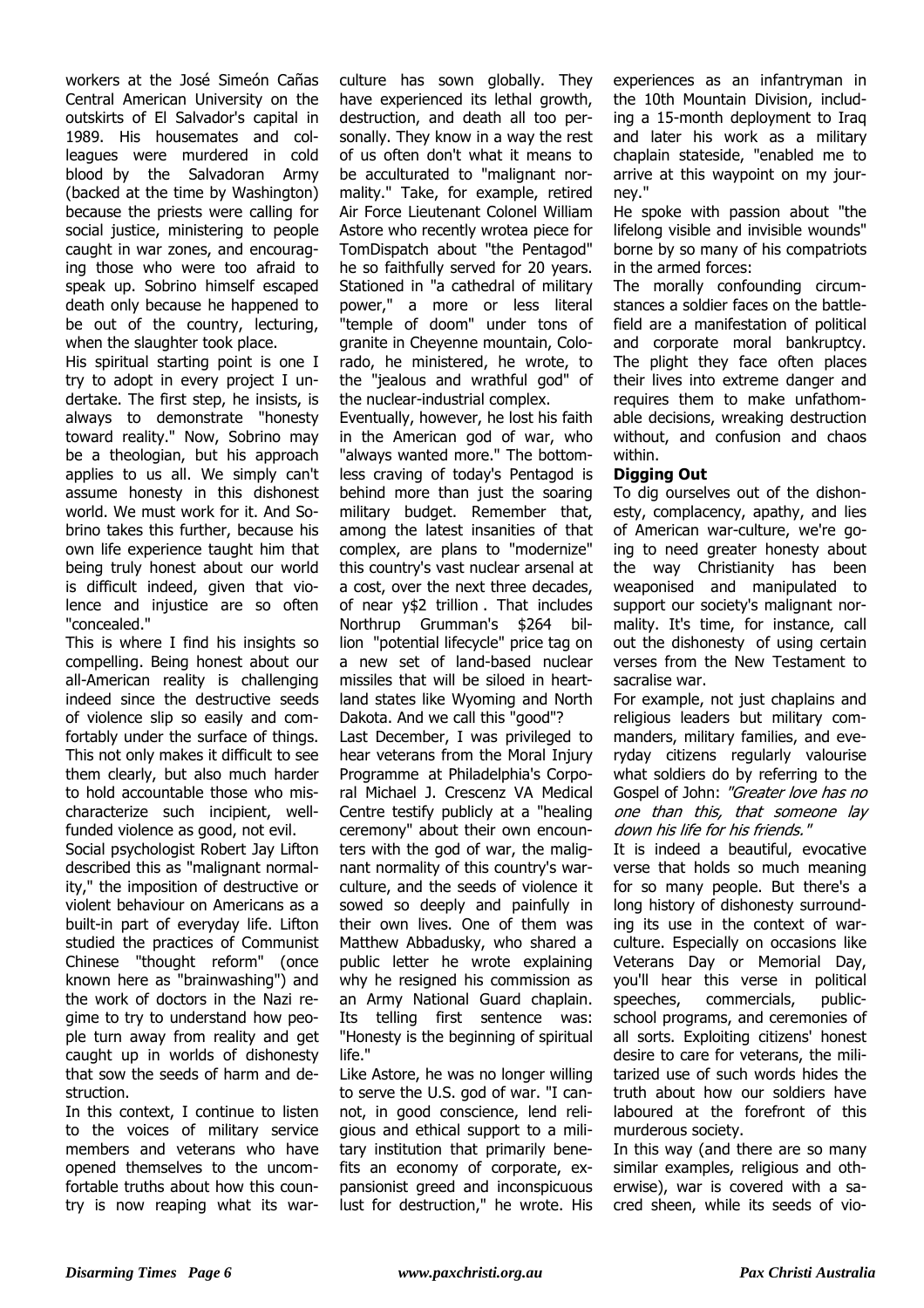violence are normalized and slip ever further from our consciousness. But being honest requires that we face reality and the truth about the consequences of war. As scholar and activist Khury Petersen-Smith of the Institute for Policy Studiesput it, "Military violence always requires dehumanization and the denial of rights—and this inevitably corrupts any notions of democracy."

Despite the regular hijacking of that verse from John to soften and conceal the ugly violence of Americanstyle war, those words are part of Jesus's teaching about nonviolent service to others. In fact, biblical scholars agree that the historical Jesus rejected militarized violence. And don't forget that, in the end, he was executed by the Roman imperial power structure.

It's worth asking: Who exactly benefits from making the violence of war into something sacred? Do veterans? Countless times I've heard them testify that such supervalourisation and sacralisation of war silences any honesty about the reality they experienced. And that's true not only of people who participated in the violence of the battlefield, but also those like Astore and Abbadusky who struggle to reckon with the roles they played in the structural violence of war-culture, sowing the seeds of destruction and bearing witness to the consequences.

And what do they need from the rest of us? At the very least, we, too, can strive for deeper honesty regarding this country of ours, which is visibly in trouble and still focused on future wars as the best way to address our fears about the threats that face us. We seem to be unable to think any differently, despite evidence that more war will onlymake amtters worse for the world, as well as for the United States.

Kelly Denton-Borhaug has long been investigating how religion and violence collide in American war-culture. She teaches in the global religions department at Moravian University. She is the author of two books, U.S. War-Culture, Sacrifice and Salvation and, more recently, And Then Your Soul is Gone: Moral **Injury and U.S. War-Culture.** This article first appeared in

"Countercurrents."

# **New Book** An Asian Introduction to the New Testament Edited by Johnson Thomaskutty**,**

 $\mathcal{\widehat{A}}$ **n Asian Introduction to the New Testament**, (Fortress Press 2021) is the first book of its kind with a focus on the NT writings in relation to the wider Asian realities. The Asian realities such as the multi-religious, multi-ethnic, multi-cultural, and pluralistic phenomena set some of the common aspects of the Asian societies. As the Jesus Movement was emerged out of the contextual realities of his time and the growth of Christianity was spearheaded in Jewish and Asian contexts, understanding the NT writings from the Asian context might provide a unique perspective in the interpretation of the Christian Scriptures.

Contemporary issues such as poverty, casteism, class structure, honour and shame aspects, colonial realities, discrimination against women, and others cannot be neglected when an interpreter engages in NT exegesis and its hermeneutical application. Perceiving the NT from the above mentioned contextual perspective, both from the "there and then" and "here and now" aspects, enable the reader to throw light on those issues and relate the Jesus Movement with the contemporary situations. The beginnings of the Jesus Movement in the Asian

context, the spread of the mission through the initiatives of Paul and



other apostles across the globe, and the later canonization of the Christian scriptures can be understood as progressive movements only if it is ac-

cepted that the kernels of Christianity sprouted out of the Asian contextual realities.

As Asian realities are family-centred and community-oriented, an emphasis on the integral relationship within the family, clan, and tribe can be explored within the framework of the NT thought-world. The household codes of the biblical narratives demand significant treatment in that regard. Frederick C. Tiffany and Sharon H. Ringe state that, "The journey of biblical interpretation begins at home, with attention to the immediate contemporary environment in which the biblical text is encountered." As Asian realities are community-oriented, individuals are well connected to other social institutions and systems. This aspect of the Asian reality can be connected to the NT worldview through the oral and written reflections of Jesus, Paul, and other apostles. Thus, it is possible to build bridges between the historical situations of the authors and the contemporary realities of the Asian readers.

As Asia is the cradle of some of the major religions of the world, such as Judaism, Hinduism, Zoroastrianism, Buddhism, Jainism, Islam, Sikhism, Shintoism, Taoism, Confucianism, Shamanism, and others, the NT writings should be interpreted in the light of the pluriform religious and ideological aspects. Moreover, the existence of multiple Christian denominations demands a doctrinally and conceptually balanced interpretation of the scriptures. In that sense, the present book shall demonstrate inclusive biblical claims within the multi-religious and multidenominational contexts. With the understanding of these diversities, the authors of the essays guide their readers toward the core biblical axioms, belief aspects, anthropocentric and cosmic realities for a new way forward.

**This book is available from www.booktopia.com for \$60.25 or \$43.00 E-Book**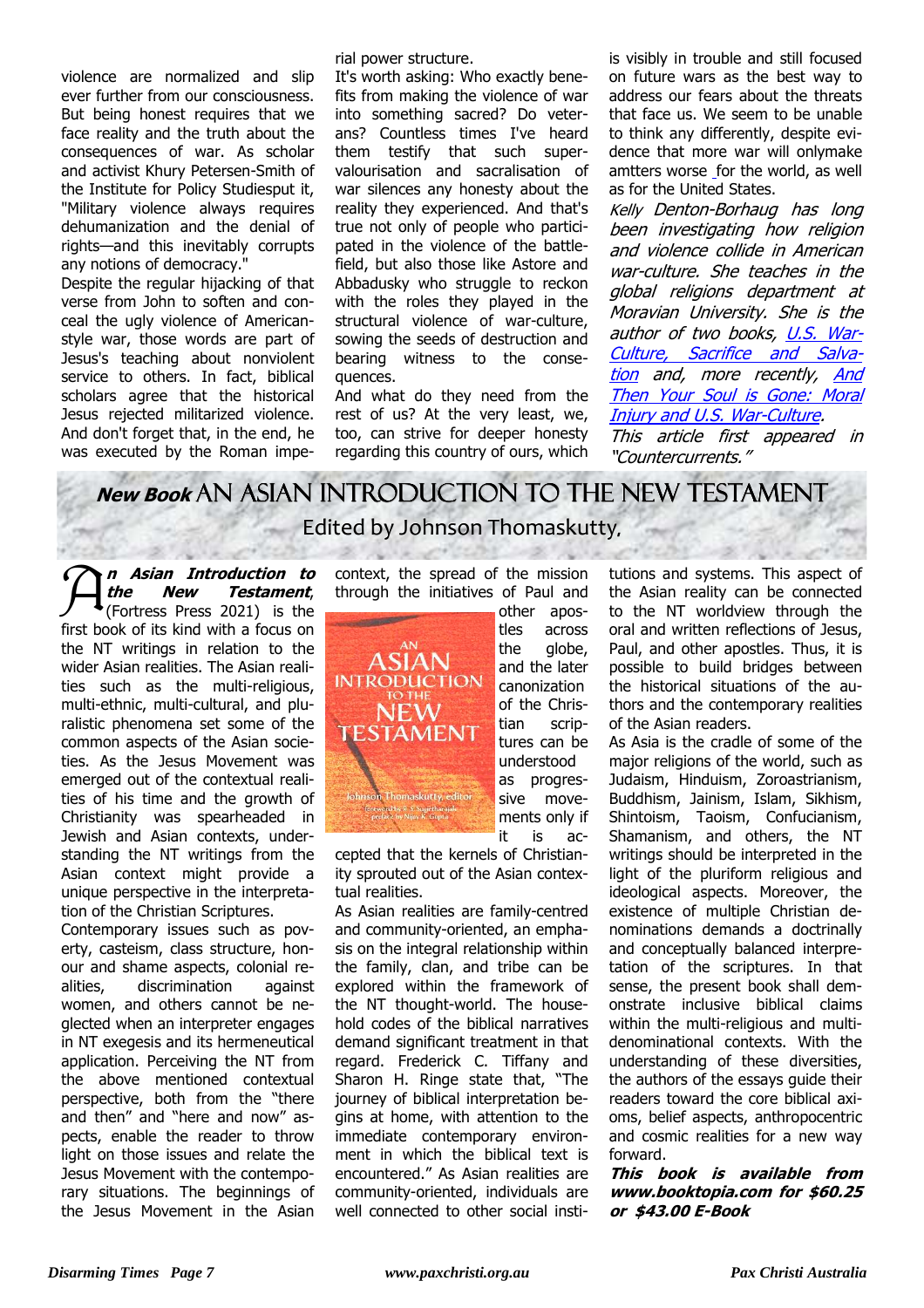# The Smearing of Emma Watson A blunder and smear against an outspoken activist. Sut Jhally and Roger Waters

 $\mathcal{P}_{\text{cal}}$  of Israeli actions toward the Palestinian people knows what to expect next—an avalanche of pitbull attacks and smears that their criticisms of Israel are motivated by racism and anti-Semitism. The latest example is the response to actress Emma Watson's pro-Palestinian Instagram post, which led (predictably) to Israeli officials and supporters accusing her of anti-Semitism. Among many others, former Israeli UN Representative Danny Danon—in a tone-deaf post—wrote, "10 points from Gryffindor for being an anti-Semite

The purpose of such false accusations is of course to deflect attention away from what is happening on the ground—the real (war) crimes that Israel is perpetrating against the Palestinian people—to the supposed motivations of the critics. Unable to defend its criminal actions, all that Israel's increasingly desperate defenders have left is smear and innuendo, as the attacks on Emma Watson make clear.

But the accusations may also have some other unintended consequences—they make real anti-Semitism (the right-wing fascist variety that really does hate Jews as Jews) more respectable and legitimate—and thus even more deadly. In that sense, the Zionist defenders of Israel are among the most dangerous purveyors of contemporary anti-Semitism—the hatred of Jews as a collective.

There are two steps to how these unintended consequences are blundered into.

First, there is the claim that Israel and Jewishness are the same thing—that Israel is not the state of all its citizens but is the state of the Jewish people alone. The nationstate law, passed in 2018—which gives Jews alone the right of selfdetermination in Israel, recognizing Hebrew as the sole official national language, and establishing "Jewish settlement as a national value"—

makes the link between the Israeli state and Jewishness formal and official. Similarly, the widely adopted International Holocaust Remembrance Alliance (IHRA) definition of anti-Semitism cites one example as "the targeting of the state of Israel, conceived as a Jewish collectivity" and has a similar thrust—Israel equals Jews.

The second step is the increasing visibility of Israeli violence toward Palestinians. Although Israeli propaganda had succeeded for decades in deflecting mainstream attention away from Israel's crimes, the cloak of invisibility created by its public relations efforts—its hasbara—is disintegrating before the force of reality, its own increasingly cruel and vicious actions, as well as the work of the growing number of pro-Palestinian activists around the world who are using the power of social media to bypass the normal media gatekeepers. While anyone with a passing knowledge of the situation has long known about the brutal matrix of violence and control—from the river to the sea exerted by Israel over the Palestinian population, that understanding is now increasingly visible and mainstream. (As evidence of this, Emma Watson's post quickly drew over 1 million likes.)

The problem for all of us, not just Israel, is when these two things are put together—the equation of Israel with Jews and the visibility of Israeli atrocities—then Jews as a whole become tarred with the crimes of the Israeli state. As the Israeli journalist Gideon Levy wrote in 2015, "Some of the hatred toward Jews elsewhere in the world emphatically, only some and not all of it—is fed by the policies of the state of Israel and especially by its continuing occupation and abuse, decade after decade, of the Palestinian people."

In this process, the danger is that actually existing anti-Semitism is being made more respectable as

there seems to be some rational basis for it—Israeli atrocities. At a time when the real and dangerous anti-Semitism of the fascist right is on the rise—remember the white supremacist Charlottesville thugs were chanting "Jews will not replace us"—the last thing that is needed is to give it any sheen of respectability, as, albeit unwittingly, do those who insist on the indissoluble link between the brutal violence of the Zionist project and Jewishness.

Such a link is of course nonsense. Jews of all political stripes have long been on the front lines of the fight against the racist Zionist enterprise, insisting that it has no part in their own Jewish values based on a belief in universal—not particular—human rights. It is why groups such as Rabbis for Human Rights act as human shields against the attacks on Palestinians by settlers and the Israel Defense Forces. The fight against Israeli policies and Zionist violence is driven by the concerns of social justice and solidarity, not racism toward Jews.

Emma Watson is part of an exponentially fast-growing choir of decent like-minded men and women of good faith all over the world, united in their belief that all people, irrespective of their ethnicity or their religion or their nationality, must have inalienable human rights, including the right to life and liberty and self-determination, from every river to every sea everywhere. That includes the long-suffering people of Palestine. The attempted weaponisation of anti-Semitism against this movement not only weakens the term as a description of real fascist racism, but in fact serves to legitimate it. If criticizing cruel Israeli policies toward the Palestinians is anti-Semitic, then what is so wrong with anti-Semitism, so this misguided line of thinking goes. As Robert Fisk once noted, "if this continued campaign of abuse against decent people, trying to shut them up by falsely accusing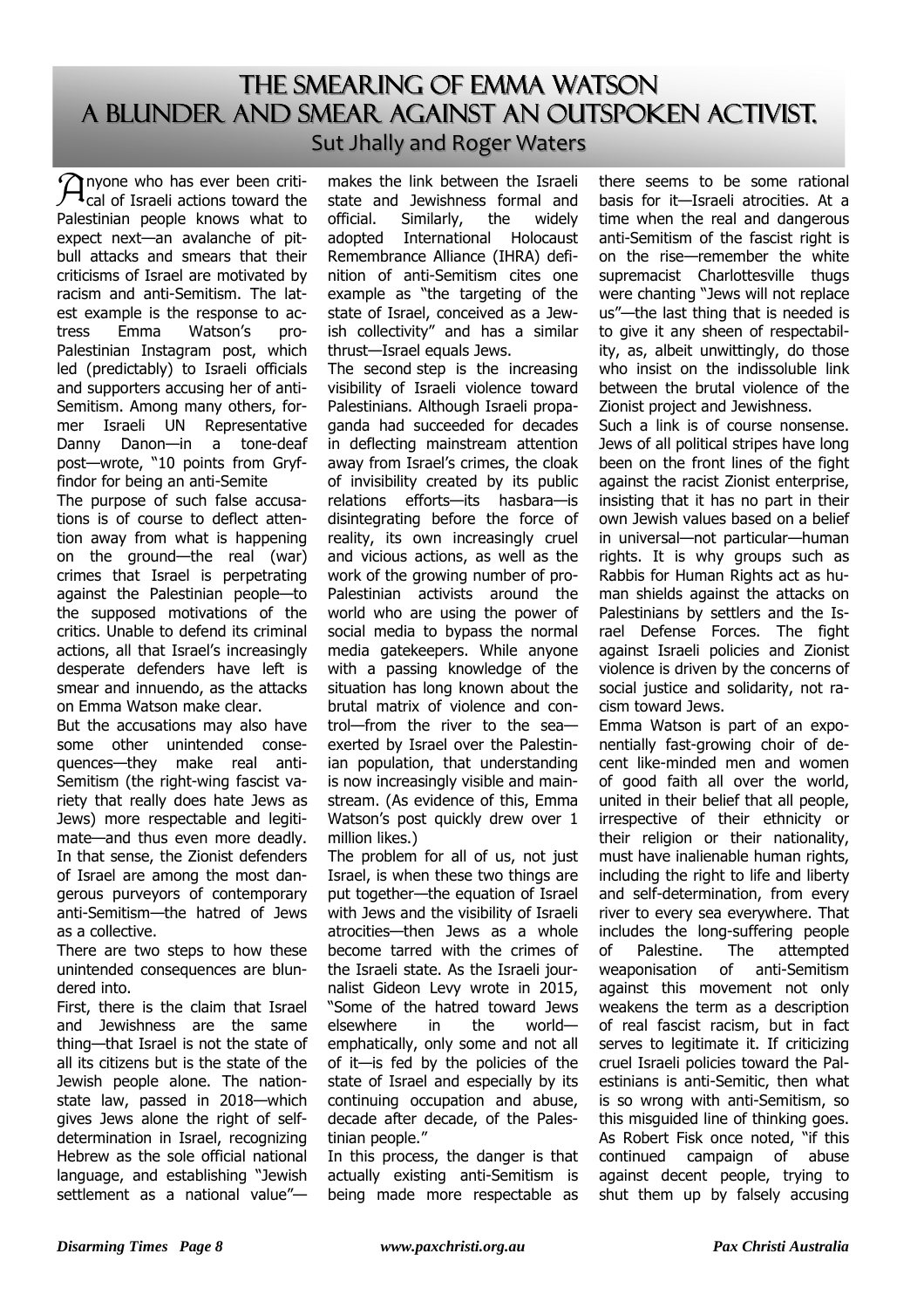"if this continued campaign of abuse against decent people, trying to shut them up by falsely accusing them of anti-Semitism, continues, the word 'anti-Semitism' will begin to become respectable. And that is a great danger."

The solution to this is clear: break the erroneous link between Israel and all Jews (between Israel and Judaism) and concentrate on the reality that the Zionist enterprise is an old-fashioned settler-colonial project—driven in large part by the geopolitical interests of its principal sponsor, the United States. Once we eliminate the obfuscation and confusion that result from the lazy (but calculated) accusation of anti-Semitism, the building of an unstop-

pable international movement of justice for the Palestinians can continue. Let's get to it!

This article was produced by Globetrotter.

**Sut Jhally** is professor emeritus at the University of Massachusetts at Amherst and founder and executive director of the Media Education Foundation.

# THE BEST OF TIMES, THE WORST OF TIMES Joseph Camilleri

 $\widetilde{\mathbb{C}}$ he best of times, the worst of times. Few words better describe the contradictions of our world precariously poised between noble aspirations and sordid politics. Three questions arise: Are the contradictions deepening? If so, why? Can anything be done about it?

### **An innovative, much anticipated series to be held in April-June, will address these questions head on.**

As I write, we are witnessing Russia's military thrust into Ukraine, with no immediate end to the fighting in sight. It is also likely that sanctions imposed on Russia will do considerable damage to the Russian but also to Western economies.

During the past few months, US sanctions aimed at the Taliban regime have managed to inflict widespread hunger and death on the people of Afghanistan, and this after a traumatic twenty-year war.

All of this points to political and military establishments that have scant regard for human security and wellbeing.

Closer to home, the picture is bleak. China remains the target of undisguised and ill informed political and media vitriol. Militaristic jingoism is centre stage in Australian politics.

Our climate change policies proudly announce support for renewable energy sources, while busily authorising new coal projects. Government policies on religious freedom and human rights expose the disturbing influence exercised by Christian fundamentalism.

Every day, it seems, we are confronted both at home and abroad by the reality of dysfunctional policies, corruption in high places, the politics of bigotry. and media largely

# disconnected from the truth.

Of course, Pax Christi and other peace groups are pointing us in more promising directions. In this they are not alone.

Intellectuals, artists and scientists around the world, some religious leaders, small media outlets, countless advocates and activists toiling away on different fronts offer an inspiring alternative to what is.

Charles Dickens's great historical novel, A Tale of Two Cities, set against the violent upheaval of the French Revolution, manages to compress an event of immense complexity to the scale of a family history.

The opening lines offer a remarkable insight into the temper of the times. But they are even more revealing of the situation we presently confront. They merit quoting in full:

- It was the best of times,
- it was the worst of times
- It was the age of wisdom,
- it was the age of foolishness
- It was the epoch of belief,
- it was the epoch of incredulity
- it was the season of darkness
- It was the spring of hope,
- it was the winter of despair,
- We had everything before us, we had nothing before us.

No matter where one looks, in every area of policy, in Australia as in other parts of the Western world, the contrast between what is and what might be, between loudly proclaimed universal values and actual practice could not be greater.

Trump-style falsehoods, rising levels of inequality, deeply embedded forms of racism, a stubborn addiction to imperial power, and more generally disregard for human life, not to mention extremist violence of the kind that irrupted on Capitol Hill, may be on flagrant display in the United States, but they are hardly absent in other parts of the world.

To describe the ailment which afflicts the body politic in Australia or elsewhere is a necessary first step. But it is not enough.

If the public conversation is to rise to the challenge and generate more effective engagement, other equally important steps must follow.

We must go beyond the symptoms and explore what lies behind the ailment. Can the desultory state of Australian politics be explained purely by reference to the moral foibles and intellectual and practical incompetence of the current bunch of politicians?

There is surely more to it. Simply put, we need a thorough diagnosis.

Nor can we stop there. We must be able to paint a compelling picture, at least with a broad brush to begin with, which points to a healthier condition, a preferable state of affairs.

The initial sketch will need to be followed by a more detailed, carefully thought out set of desired outcomes, about which there will no doubt be differences of opinion. Such an exercise is itself a useful contribution to the public conversation.

Whatever alternative policy directions are proposed, it will soon be apparent that they will not be easily achieved. If substantial change is envisaged – let's say a substantial shift in current security policies, a thoroughgoing reset of relations with China, effective media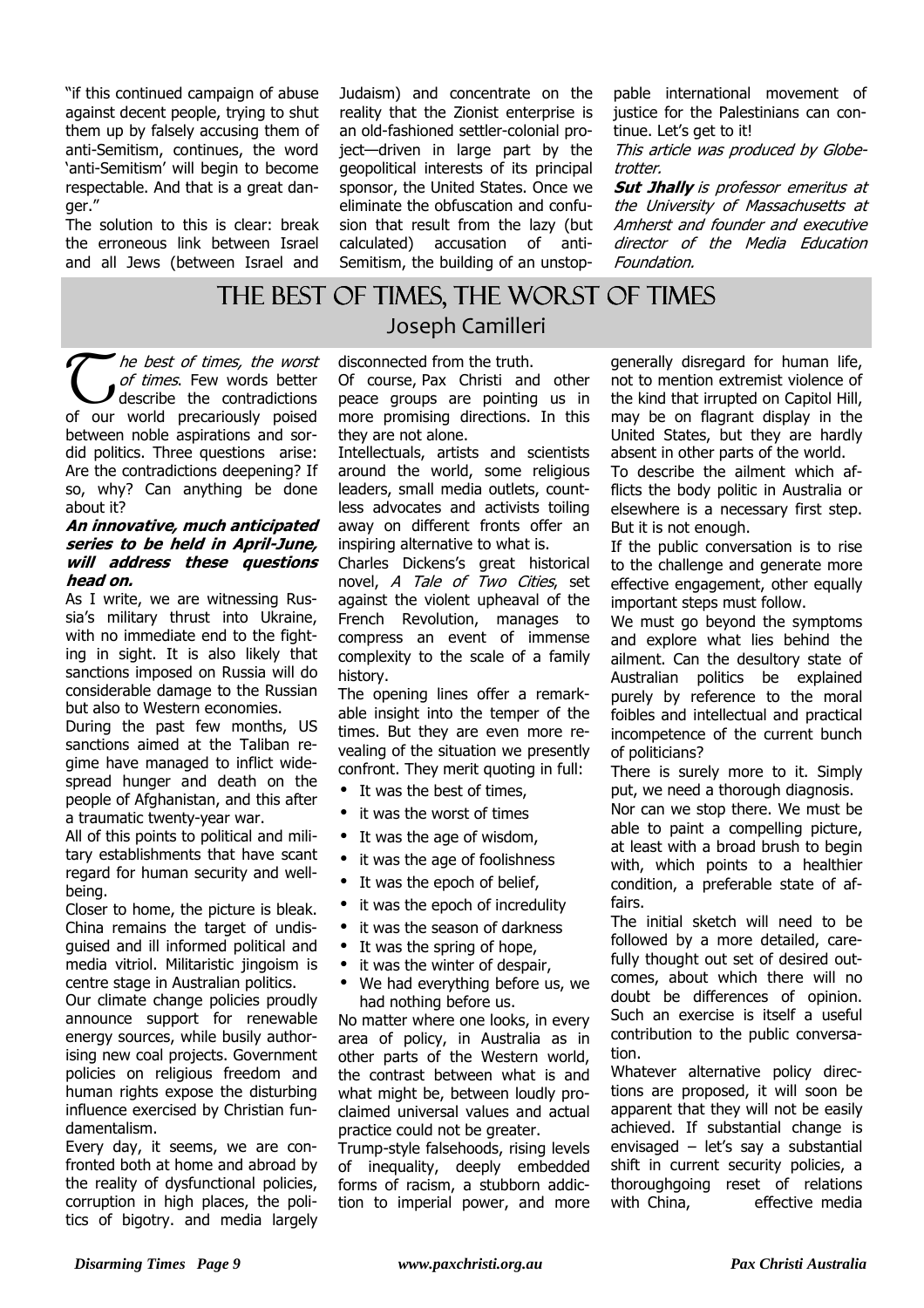regulation, an energy policy that tackles consumption and not just production, or a taxation regime explicitly designed to reduce income and wealth inequality  $-$  it is safe to assume that the path to the preferred future will be strewn with roadblocks.

Likely roadblocks need to be identified. What if this involves more than just one or several recalcitrant personalities? What if we are dealing with stubborn resistance from powerful interests? Or deeply entrenched community mindsets? Or institutions that are no longer fit for purpose? This may include, for example, the political party and parliamentary system itself, at least as it currently operates. How might these formidable difficulties be approached? How are the roadblocks to be overcome?

Answers to these questions are urgently needed, but they will not appear overnight, or a consensus easily reached. For this we need a sustained and wide-ranging public conversation within and between countries.

An ambitious enterprise, to put it

mildly! As a modest contribution, I have been asked to run a 7-week series beginning late April. We've titled the series **The best of times, the worst of times: Navigating life at the crossroads.** 

All details can be found on the Conversation at the Crossroads website https://

## crossroadsconversation.com.au/? page $id=1229$ .

We have identified seven interlinked, provocatively titled themes which taken together constitute a microcosm of the complex social ailment we presently experience:

- A warming planet in Covid times: Lessons not yet learned
- Black Lives Matter: The time of reckoning
- Education and media: vested interests vs the common good
- The Anglo world vs Russia and China: Is conflict inevitable?
- Capitalism under mounting stress: Can we – should we – revive it?
- Seeing the world through new eyes – the power of conversation

• Politics and culture after the plague: Has the postliberal moment arrived?

In exploring each of these themes. the aim, in line with the approach outlined above, is to grapple with three key questions: How do we make sense of all this? How do we effectively communicate with others? How do we respond?

Joining me will be a number of distinguished guests from China, Hong Kong, the UK, Greece, Russia, Australia and elsewhere, including Geoff Raby, Yanis Varoufakis and Alexey Gromyko.

The point of this experiment is to design and apply interactive forms of communication, addressing sharper questions that go to the heart of our contemporary predicament. Worth a try?

Joseph A. Camilleri OAM is Emeritus Professor at La Trobe University and a Fellow of the Academy of Social Sciences in Australia

An earlier version of this article appeared in Pearls and Irritations 25 February 2022.

# Myanmar coup anniversary**:**

# Cardinal Bo urges Christians to be 'wounded healers'

 $\mathcal{\widehat{A}}$ s Myanmar marks the first anniversary of the military coup on 1 February, the country's

As Myanmar marks the first anniversary of the military coup on 1 February, the country's Catholic Bishops are reiterating their closeness to the suffering people, urging the Church and Christians to be "the wounded healer" and "an instrument of peace".

"We feel your pain, your suffering, your starvation; we understand your disappointment; we understand your resistance," Myanmar Cardinal Charles Bo of Yangon told the country's people in a message sent to Vatican News, ahead of Tuesday's anniversary. "But to some who believe only in violent resistance, we say 'there are other means'," said the Cardinal, who is also president of

# Robin Gomez

the Catholic Bishops' Conference of Myanmar (CBCM).

In the 1 February 2021 coup, Myanmar's military, headed by Senior General Min Aung Hlaing, deposed the elected government of Aung San Suu Kyi's National League for Democracy, imprisoning her and other elected leaders. The coup triggered widespread protests and strikes, calling for her release and the restoration of the democratic process.

The junta's security forces responded with a bloody crackdown on opponents of the coup, killing more than 1,500 protesters and arresting over 11,800 so far, according to the latest tally by the Assistance Association for Political Prisoners (AAPP), a rights group that documents and compiles casualties under the coup.

The coup signalled the end of 10

years of reforms towards democratic rule after nearly 5 decades of harsh military rule.

A food aid distribution centre.

## **Extended 'Way of the Cross'**

Cardinal Bo, who has made numerous appeals for a peaceful return to civilian rule and respect for human rights and freedom, expressed deep concern over the dire situation of the people. He described the yearlong human suffering under military rule as "the extended Way of the Cross, the Garden of Eden becoming the mount of Calvary".

According to the latest estimates by the United Nations Office for the Coordination of Humanitarian Affairs (OCHA), Myanmar's turmoil is projected to have driven almost half the country's 54 million people into poverty, wiping out the impressive gains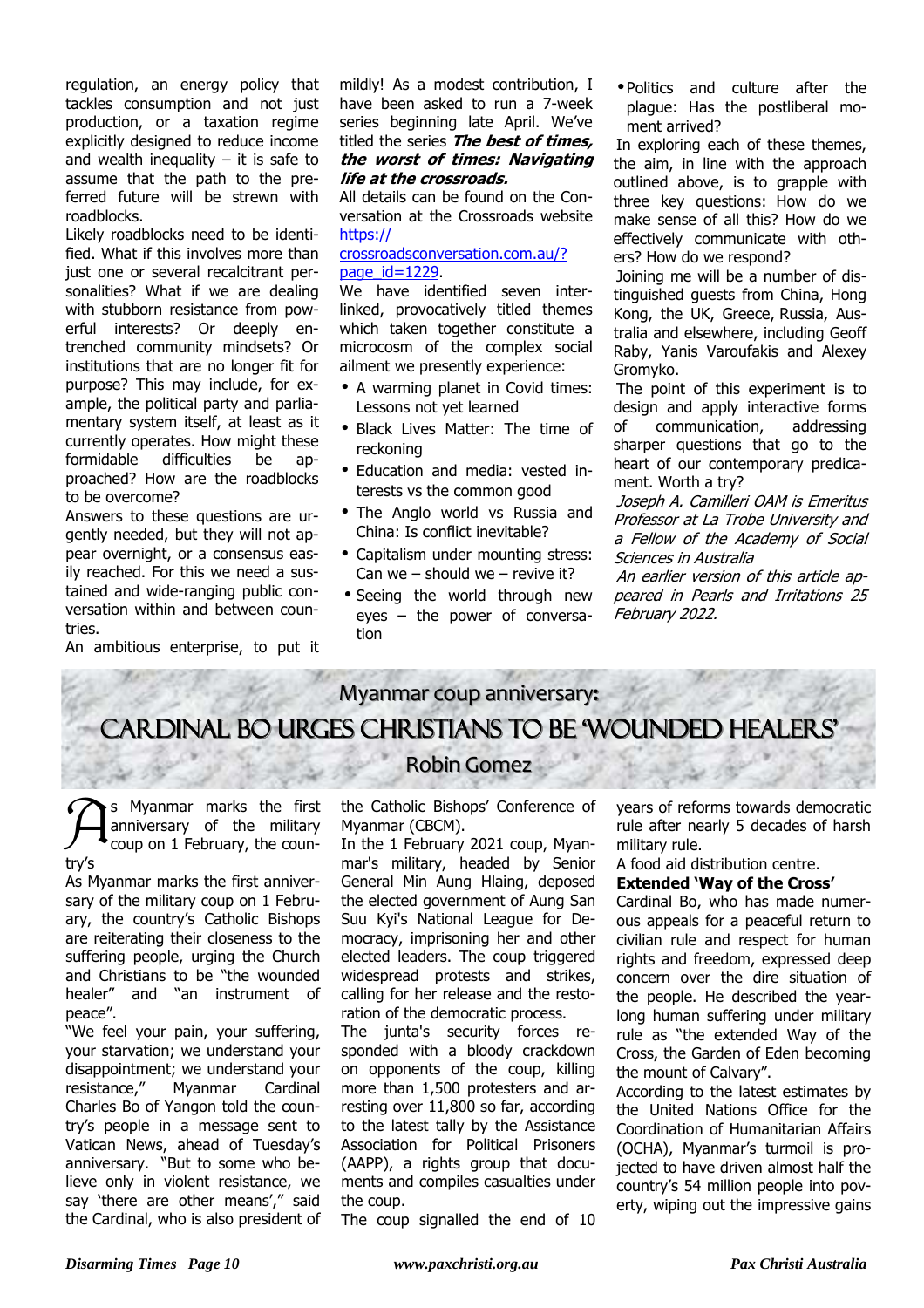

 made since 2005.  It is now estimated that 14 out of 15 states and regions are within the critical threshold for acute malnutrition. 

The UN estimates 25 million are in poverty, with 14.4 million in need of humanitarian aid in some form or other in 2022. The number includes 6.9 million men, 7.5 million women, and 5 million children.  OCHA said \$826 million are needed to reach 6.2 million of the 14.4 million people in need of humanitarian assistance this year.

Before the 1 February coup, there were already some 340,000 internally displaced people (IDP). The coup has created another some 321,000 IDPs. Huge numbers are displaced, especially in Christian areas.

Cardinal Bo, who is also president of the Federation of Asian Bishops' Conferences (FABC), described the current situation as a time of "spiralling chaos, confusion, conflict and human agony." With people living in fear, anxiety and starvation, "the whole of Myanmar is a war zone," he said.

## **Widening conflict**

The 73-year-old Cardinal said the bishops continue to accompany their people, "advocating for humanitarian access and urging all parties towards a journey of peace and reconciliation."

The military's offensive against protesters has reignited old conflicts with the country's armed rebel groups, especially in the predominantly Christian regions inhabited by the Kachin, Chin, Karen, and Kayah ethnic groups. Besides, numerous independent civil resistance groups have also sprung up in self-defence against the junta's atrocities.

**Christians under fire**

Among the regions most affected by armed conflict are the states of Chin, Kayah and Karen. Churches that have been sheltering displaced people fleeing clashes between the army and armed groups are being targeted, raided and shelled by the military. Priests and pastors are being arrested, while many unarmed civilians, including Christians, have been killed.

# **Widening conflict**

The 73-year-old Cardinal said the bishops continue to accompany their people, "advocating for humanitarian access and urging all parties towards a journey of peace and reconciliation."

The military's offensive against protesters has reignited old conflicts with the country's armed rebel groups, especially in the predominantly Christian regions inhabited by the Kachin, Chin, Karen, and Kayah ethnic groups. Besides, numerous independent civil resistance groups have also sprung up in self-defence against the junta's atrocities.

## **Christians under fire**

Among the regions most affected by armed conflict are the states of Chin, Kayah and Karen. Churches that have been sheltering displaced people fleeing clashes between the army and armed groups are being targeted, raided and shelled by the military. Priests and pastors are being arrested, while many unarmed civilians, including Christians, have been killed.

## **Healers and peace-makers**

Noting that Christians have "suffered heavily" under the coup, Cardinal Bo expressed the Church's closeness to them in their "Way of

the Cross".

"But as a Church and as Christians, we follow the direction of Pope Francis," he said. "Let us become the wounded healer, be an instrument of peace; let us light a candle of hope amidst the frustrating darkness."

**To the junta - respect freedom and rights**

Addressing the military leadership,

the president of Myanmar's bishops assured them that the Church is committed to the greater good of the people and for the peaceful resolution to all issues.

"We have constantly urged for dialogue, the release of the detained, greater freedom of expression and respect for basic human rights of all," the Cardinal said, urgently calling for humanitarian access to the affected millions.

## **Don't forget Myanmar**

He lamented that after the "initial bout of interest, Myanmar seems to have disappeared from the radar of the world."

He thus urged the international community to remember Myanmar and help her in her struggle for peace-making. This, he said, they can do particularly by stopping the supply of weapons and granting greater humanitarian access to the people.

### **Peace is possible**

Some 88 per cent of Myanmar's 53 million population is Buddhist. Christians form 6.2 per cent (including 750,000 Catholics), with Muslims making up 4.3 per cent and the rest are Hindu and animist. Despite the tiny minority Catholic community, the Catholic Church commands great respect.

Cardinal Bo is one of the 3 copatrons of the Myanmar chapter of Religions for Peace, a non-profit international coalition of representatives from the world's religions dedicated to promoting peace and harmony through dialogue and cooperation.

In August last year, when he called for a national prayer campaign for at 2 weeks, he appealed to followers of all religions to pray in order to "melt



the hearts of all people and bring healing, peace and reconciliation".